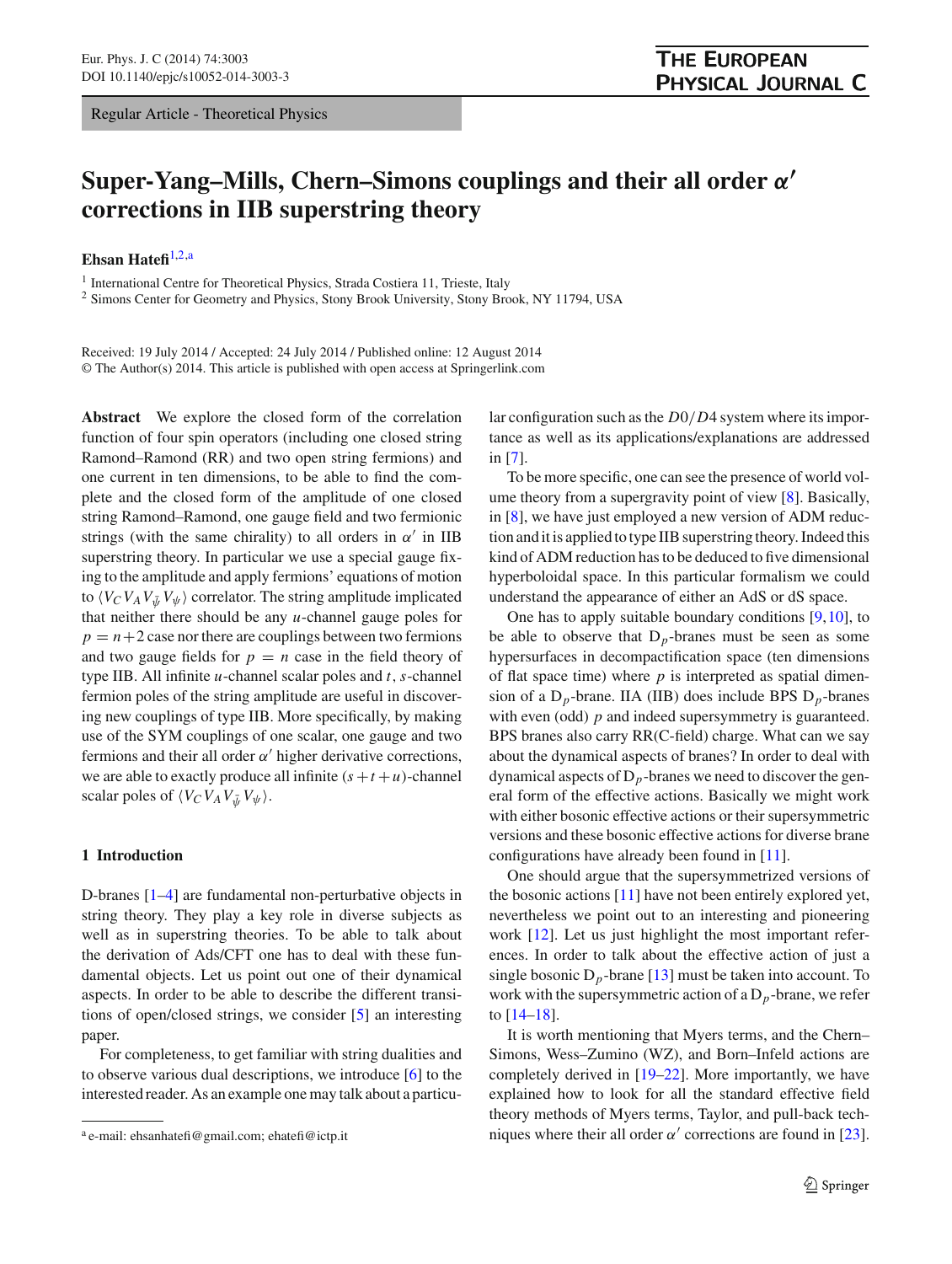However, we discussed in [\[22](#page-9-0)] that certainly the presence of some other methods apart from those three standard ways is needed. In fact in order to obtain all the infinite higher derivative corrections in string theory one should go further and construct new methods for both BPS [\[22](#page-9-0)[,24](#page-9-2)] and non-BPS branes [\[25](#page-9-3)[–29\]](#page-9-4).

Open strings have provided various features and their importance can be extracted by dealing with some formal aspects of scattering amplitude arguments. For instance we point out to two different conjectures on taking quantum effects of the BPS strings [\[30](#page-9-5)] and a given prescription of all order  $\alpha'$  higher derivative corrections to BPS and non-BPS branes [\[31](#page-9-6)] for which the first conjecture shows the effects on the curvature of the host branes.

We have been following several motivations for our continuous works [\[22](#page-9-0)], so let us emphasize some of them once more. Several important results appeared in [\[32](#page-9-7)[–34\]](#page-9-8) and we want to explore the entire form of the effective actions to describe dynamical aspects of branes. One of the goals of this paper is to actually prepare more information on the general structure of all order Chern–Simons and Born–Infeld effective actions in superstring theory. For completeness we highlight [\[35](#page-9-9)[–43](#page-9-10)] and consider some of the papers which are related to either scattering of BPS branes or related to the formal applications of the BPS and non-BPS branes [\[44](#page-9-11)[–48](#page-9-12)].

It is important to have some tools to be able to work with higher point functions of the superstring theory, given the fact that the derivation of AdS/CFT correspondence is unknown. Because we know that by going through them and inside the Ads/CFT there exists a very straightforward relation of a closed and an open string. So by working with mixture openclosed amplitudes one might hope to shed light in understandings all order  $\alpha'$  corrections and to the other future works. For instance, we have recently derived various recent WZ effective couplings with their all order  $\alpha'$  higher derivative corrections and just showed that those corrections must be taken into account to clarify the  $N^3$  entropy of M5 brane, where for further explanations we just refer the reader to [\[7](#page-8-4)].

In fact  $\alpha'$  corrections come from all the infinite couplings of the branes with lower dimensions with RR field. Thus one understands the dissolution of soliton objects or lower dimensional branes [\[7\]](#page-8-4) within branes with higher dimensions. One might talk about a particular application to Myers terms as follows. In the system of  $D(-1)/D3$ , one employs higher order  $\alpha'$  Myers terms to be able to explore this configuration carries  $N^2$  entropy relation. To observe several applications to some of the recent  $\alpha'$  corrections, to WZ couplings in flux vacua and M-theory, Refs. [\[49](#page-9-13)[–51\]](#page-9-14) are worth considering.

If we try to work out some of the recent works on Myers terms and new kind of WZ effective actions [\[21](#page-8-15)[,27](#page-9-15)– [29](#page-9-4)[,31](#page-9-6)[,52](#page-9-16),[53\]](#page-9-17) then we will be able to find some of the corrections in string theory [\[54](#page-9-18)]. Basically in order to produce all infinite scalar poles of the amplitude of  $\langle V_C V_A V_{\bar{w}} V_{\psi} \rangle$ , an

infinite number of  $\alpha'$  corrections to two fermion–one scalar– one gauge field couplings are needed. The other important point is as follows. Unlike  $\langle V_C V_{\phi} V_{\psi} V_{\psi} \rangle$  correlators, the closed form of the  $\langle V_C V_A V_{\psi} V_{\psi} \rangle$  amplitude includes just infinite *u*-channel scalar poles in its final form and the direct computations of this paper show that there is not even one single *u*-channel gauge field pole left over.

Direct computations of this paper show that there are no corrections to two fermions and two gauge field couplings of type IIB for  $p = n$  case where *n* is the rank of RR field strength (*H*). This fact is in favor of carrying out direct conformal field theory techniques, instead of doing a T-duality transformation to  $\langle V_C V_{\phi} V_{\psi} V_{\psi} \rangle$  amplitude, see [\[22](#page-9-0)] for more promising reasons.<sup>[1](#page-1-0)</sup>

If we find the infinite corrections to one scalar, one gauge, and two fermion fields, then we are able to find all infinite scalar  $(t+s+u)$ -channel poles of the string theory for  $p+2$ *n* case. Hence by comparing all infinite scalar poles of the string theory amplitude in  $(t+s+u)$ -channel with field theory vertices we obtain an infinite corrections of two fermions, one on-shell gauge and one off-shell scalar field. It is important to highlight the fact that these all order corrections of type IIB cannot be used in type IIA and may have diverse application to either M-theory  $[7,50,51]$  $[7,50,51]$  $[7,50,51]$  $[7,50,51]$  or F-theory  $[55]$  $[55]$ .

Therefore this paper among other things clearly indicates that SYM vertex operators, including one on-shell gauge, one off-shell scalar field, and two fermion fields will give rise exactly to all the same infinite scalar poles that appeared in the string amplitude of  $\langle V_C V_A V_{\bar{u}} V_{\psi} \rangle$  as well.

Here is the outline of this paper.

In the second section we carry out direct conformal field theory techniques to be able to find the entire form of the amplitude of a closed string RR, one gauge field, and two fermion fields  $\langle V_C V_A V_{\bar{\psi}} V_{\psi} \rangle$ . Note that in this paper both fermions carry the same chirality, hence the calculations of this paper work just for IIB and the corrections that we are getting to make derivations in IIB theory cannot be applied to IIA.

We also expand our S-matrix to be able to derive all infinite extensions to the unknown vertices. In particular we explicitly show that there are just infinite scalar *u*-channel massless poles for the  $p + 2 = n$  case. Indeed all infinite gauge poles that appeared in  $\langle V_C V_{\phi} V_{\psi} V_{\psi} \rangle$ , for the  $p = n$  case, have disappeared in the closed form of  $\langle V_C V_A V_{\bar{\psi}} V_{\psi} \rangle$  and this is an interesting fact in favor of carrying out direct computations. Then we try to produce all infinite scalar poles of the amplitude in  $(t + s + u)$ -channel poles. We also explicitly write down all the desired couplings of two fermions and two gauge fields and show that they do not match with string theory amplitude. This clearly confirms that there are no cor-

<span id="page-1-0"></span><sup>&</sup>lt;sup>1</sup> As is seen, the entire result of  $\langle V_C V_{\phi} V_A V_A \rangle$  cannot be derived by applying a T-duality transformation to  $\langle V_C V_A V_A V_A \rangle$  of [\[21\]](#page-8-15).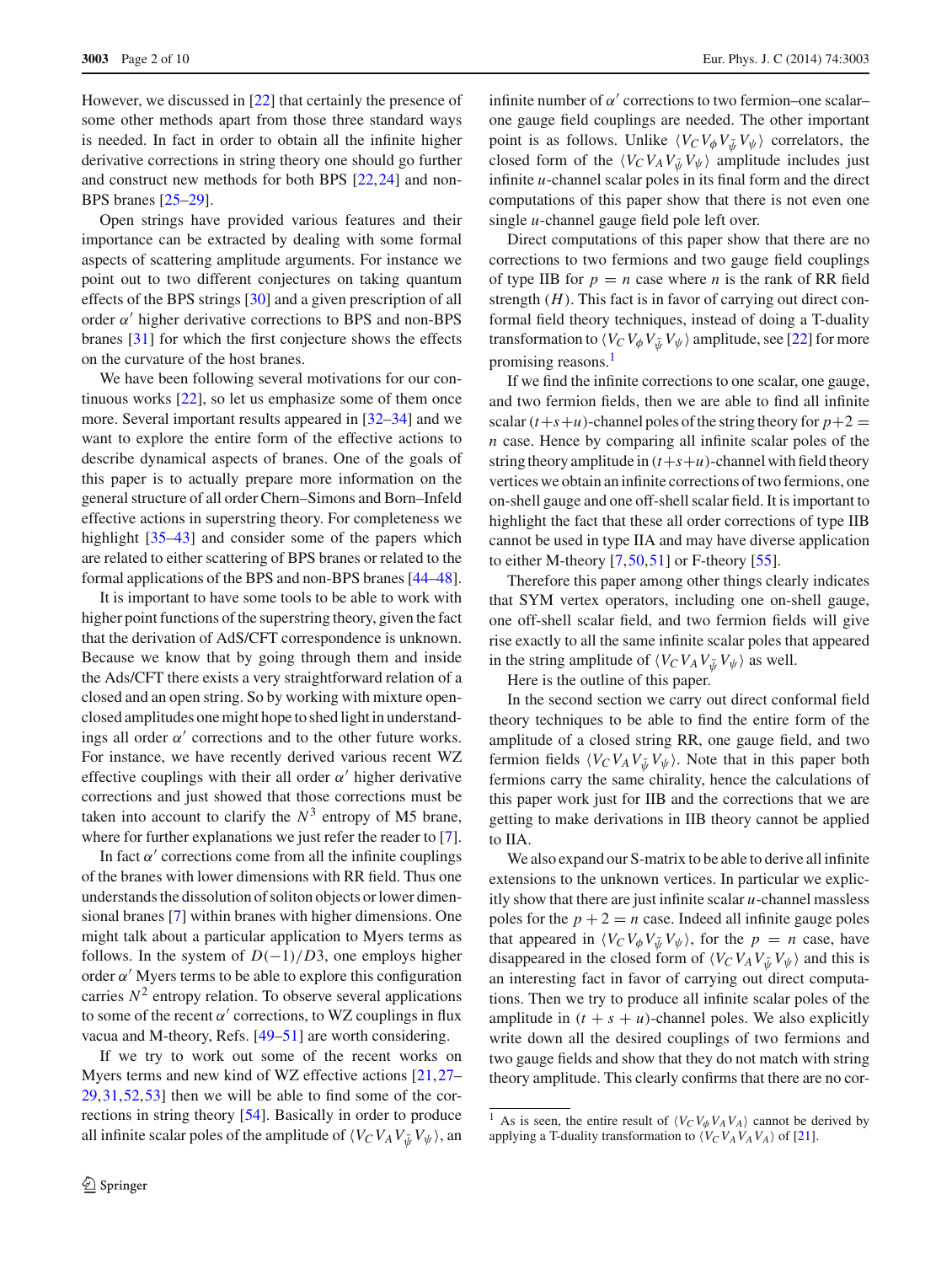rections to two fermion–two gauge field couplings of type IIB. We also produce all infinite *t*,*s*-channel fermion poles involving their extensions to new couplings.

Eventually we conclude and point out a fascinating relation between open and closed string amplitudes. One might look at Appendices A and B of [\[23,](#page-9-1)[53\]](#page-9-17) to get used to standard notations and for some other details.

It is worth mentioning that this paper may shed light in understanding the universal behavior of all order  $\alpha'$  higher derivative corrections of the string theory [\[31](#page-9-6)]. Having used the results of this paper, we are able to judge that the universal conjecture given in [\[31](#page-9-6)] does apply even to fermionic Smatrices. This conjecture may also be applied to obtain all the infinite singularities of five and six point BPS functions without any knowledge of world sheet integrals.

## **2** Complete form of  $RRA\bar{\psi}\psi$  amplitude in type IIB

To obtain the entire and closed form of the S-matrix elements of one closed string RR (C-field), one gauge field and two fermions with the same chirality (which makes sense in the world volume of type IIB), one has to deal with the direct CFT techniques. It is worth addressing several important references on superstring theory [\[56](#page-9-21)[–58\]](#page-9-22), higher point BPS functions [\[21](#page-8-15)[,31](#page-9-6)[,53](#page-9-17),[59](#page-9-23)[–65](#page-9-24)] and non-BPS [\[23](#page-9-1)[,26](#page-9-25)] tree level calculations.

For completeness we point out the relevant vertex operators for our computations as follows:

$$
V_A^{(0)}(x) = \xi_a \left( \partial X^a(x) + \alpha' i k \cdot \psi \psi^a(x) \right) e^{\alpha' i k \cdot X(x)},
$$
  
\n
$$
V_A^{(-2)}(y) = e^{-2\phi(y)} V_A^{(0)}(y),
$$
  
\n
$$
V_{\bar{\Psi}}^{(-1/2)}(x) = \bar{u}^A e^{-\phi(x)/2} S_A(x) e^{\alpha' i q. X(x)}
$$
  
\n
$$
V_{\Psi}^{(-1/2)}(x) = u^B e^{-\phi(x)/2} S_B(x) e^{\alpha' i q. X(x)}
$$
  
\n
$$
V_C^{(-\frac{1}{2}, -\frac{1}{2})}(z, \bar{z}) = (P_- \#_{(n)} M_p)^{\alpha \beta} e^{-\phi(z)/2} S_\alpha(z) e^{i \frac{\alpha'}{2} p \cdot X(z)}
$$

$$
\times e^{-\phi(\bar{z})/2} S_{\beta}(\bar{z}) e^{i\frac{\alpha'}{2}p \cdot D \cdot X(\bar{z})},
$$

the Majorana–Weyl wave function  $u^A$  is also introduced in ten dimensions. The on-shell condition for RR, fermion, and scalar fields is  $p^2 = q^2 = k^2 = 0$ . For the other notations on charge conjugation, the definition of the traces and field strength of RR in IIB, reference [\[24\]](#page-9-2) should be considered. Note also that in order to work with holomorphic propagators, doubling tricks were used [\[23](#page-9-1)], however, let us point out the standard correlators

$$
\langle X^{\mu}(z)X^{\nu}(w)\rangle = -\frac{\alpha'}{2}\eta^{\mu\nu}\log(z-w),
$$
  

$$
\langle \psi^{\mu}(z)\psi^{\nu}(w)\rangle = -\frac{\alpha'}{2}\eta^{\mu\nu}(z-w)^{-1},
$$
  

$$
\langle \phi(z)\phi(w)\rangle = -\log(z-w).
$$
 (2)

The one gauge field and two fermions amplitude  $\langle V_A V_{\bar{\psi}} V_{\psi} \rangle$  is computed in [\[66\]](#page-9-26). If we normalize its S-matrix with the  $(iT_p 2^{1/2} \pi \alpha')$  coefficient, then one can show that the S-matrix should be produced by extracting the kinetic term of the fermion fields and taking into account the commutator in  $D^a \psi$  as follows:

$$
(2\pi\alpha'T_p)\text{Tr}\,(\bar{\psi}\gamma^aD_a\psi),\quad D^a\psi=\partial^a\psi-i[A^a,\psi].
$$

The closed form of our amplitude is given by taking the closed form of the following correlator:

$$
\langle V_A^{(0)}(x_1) V_{\bar{\psi}}^{(-1/2)}(x_2) V_{\psi}^{(-1/2)}(x_3) V_{RR}^{(-\frac{1}{2}, -\frac{1}{2})}(z, \bar{z}) \rangle. \tag{3}
$$

Notice that the complete result of our calculations should not be used for IIA as here we are considering both fermions with the same chirality, thus all order corrections in this paper cannot be used for IIA.

The amplitude has two different parts, for the first part we need to have the correlation function of four spin operators in ten dimensions [\[67](#page-9-27)[,68](#page-9-28)]:

$$
I_{1\gamma\delta\alpha\beta} = \langle S_{\gamma}(x_2) S_{\delta}(x_3) S_{\alpha}(x_4) S_{\beta}(x_5) \rangle
$$
  
= 
$$
\left[ (\gamma^{\mu} C)_{\alpha\beta} (\gamma_{\mu} C)_{\gamma\delta} x_{25} x_{34} - (\gamma^{\mu} C)_{\gamma\beta} (\gamma_{\mu} C)_{\alpha\delta} x_{23} x_{45} \right]
$$
  

$$
\times \frac{1}{2(x_{23} x_{24} x_{25} x_{34} x_{35} x_{45})^{3/4}}
$$

with  $x_{ij} = x_i - x_j$ ,  $x_4 = z = x + iy$ ,  $x_5 = \overline{z} = x - iy$ . Having replaced  $I_{1\gamma\delta\alpha\beta}$  in the first part of the amplitude, we obtain

$$
\mathcal{A}_{1}^{CA\bar{\psi}\psi} \sim \int dx_{1} dx_{2} dx_{3} dx_{4} dx_{5} \left( P_{-} H_{(n)} M_{p} \right)^{\alpha\beta} \xi_{1a} \bar{u}_{1}^{\gamma} u_{2}^{\delta}
$$
  
× $(x_{23}x_{24}x_{25}x_{34}x_{35}x_{45})^{-1/4} I_{1\gamma\delta\alpha\beta} I_{2} I_{3}^{a} \text{Tr} \left( \lambda_{1} \lambda_{2} \lambda_{3} \right),$  (4)

with

$$
I_2 = |x_{12}|^{\alpha^2 k_1.k_2} |x_{13}|^{\alpha^2 k_1.k_3} |x_{14}x_{15}|^{\frac{\alpha^2}{2}k_1.p} |x_{23}|^{\alpha^2 k_2.k_3}|
$$
  
\n
$$
\times x_{24}x_{25}|^{\frac{\alpha^2}{2}k_2.p} |x_{34}x_{35}|^{\frac{\alpha^2}{2}k_3.p} |x_{45}|^{\frac{\alpha^2}{4}p.D.p},
$$
  
\n
$$
I_3^a = ik_2^a \left(\frac{x_{42}}{x_{14}x_{12}} + \frac{x_{52}}{x_{15}x_{12}}\right) + ik_3^a \left(\frac{x_{43}}{x_{14}x_{13}} + \frac{x_{53}}{x_{15}x_{13}}\right).
$$

Now we can obviously see that the amplitude has the  $SL(2,R)$ invariance property. We shall use the very specific gauge fixing  $(x_1 = 0, x_2 = 1, x_3 = \infty)$  and in particular we are going to employ the following definitions for the Mandelstam variables:

$$
s = -\frac{\alpha'}{2}(k_1 + k_3)^2, \quad t = -\frac{\alpha'}{2}(k_1 + k_2)^2,
$$
  

$$
u = -\frac{\alpha'}{2}(k_3 + k_2)^2.
$$

<sup>2</sup> Springer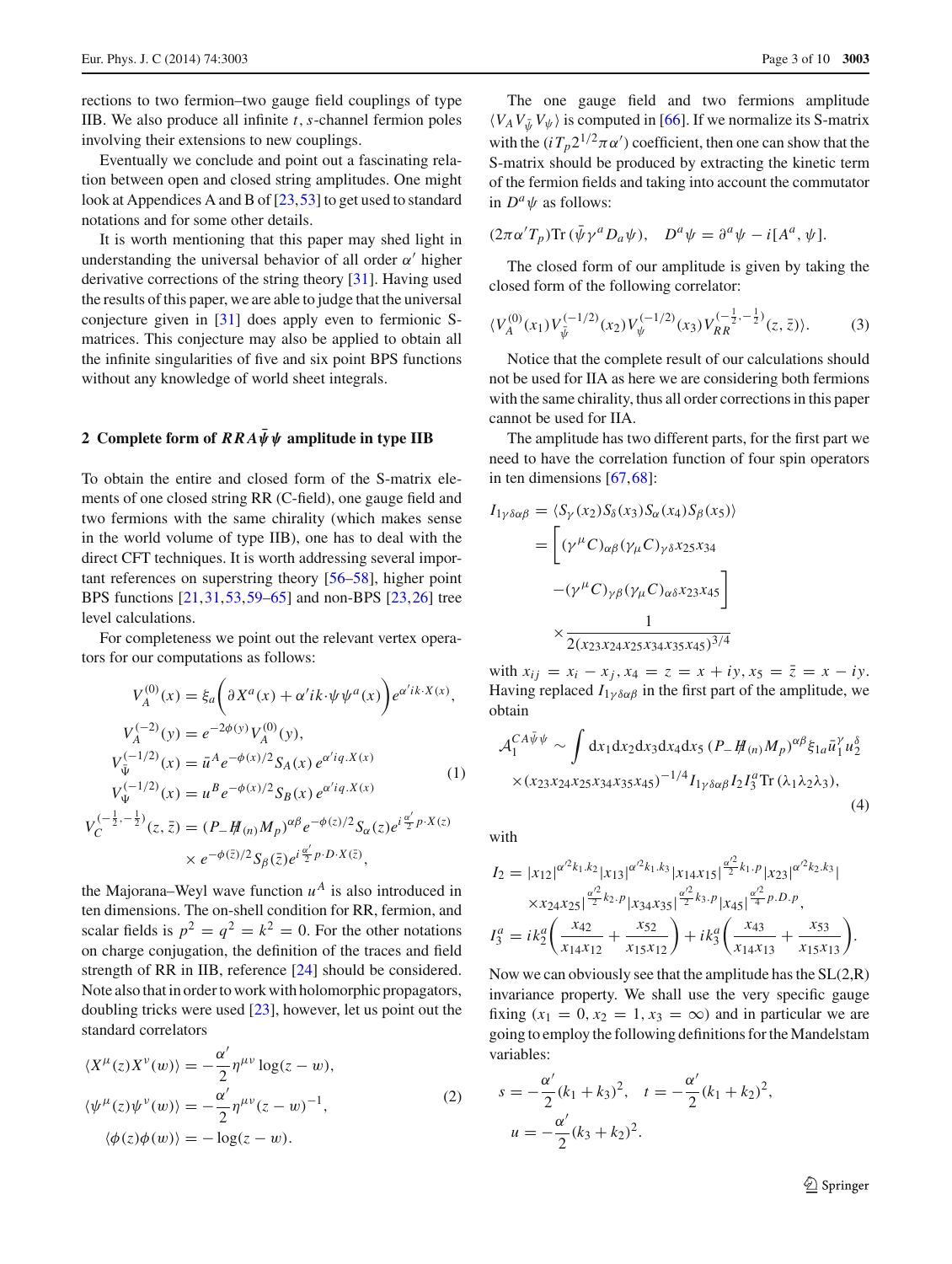Thus having gauge fixed it, one can find the complete form of the first part of the amplitude as follows:

$$
\mathcal{A}_{1}^{CA\bar{\psi}\psi} \sim (P_{-}\#_{(n)}M_{p})^{\alpha\beta}\xi_{1a}\bar{u}_{1}^{\gamma}u_{2}^{\delta}\left(\frac{-1}{2}\right)
$$
  
 
$$
\times \int \int dz d\bar{z}|z|^{2t+2s}|1-z|^{2t+2u-2}(z-\bar{z})^{-2(t+s+u)-1},
$$
  
 
$$
\times \left[ (\gamma^{\mu}C)_{\gamma\delta}(\gamma_{\mu}C)_{\alpha\beta}(1-\bar{z}) + (z-\bar{z})(\gamma^{\mu}C)_{\gamma\beta}(\gamma_{\mu}C)_{\alpha\delta} \right]
$$
  
 
$$
\times \left(2ik_{2}^{a} - \frac{(z+\bar{z})(ik_{2}^{a}+ik_{3}^{a})}{|z|^{2}}\right) \text{Tr} (\lambda_{1}\lambda_{2}\lambda_{3}).
$$
 (5)

In order to find the complete result of the amplitude to all orders in  $\alpha'$  one has to take integrations on the location of closed string RR where all details of these integrals can be partially found in [\[69\]](#page-9-29) and they can be completely found in Appendix B of [\[23\]](#page-9-1). Therefore the complete form of the first part of the amplitude appears as

$$
\mathcal{A}_{1}^{CA\bar{\psi}\psi} \sim (P_{-}H_{(n)}M_{p})^{\alpha\beta}\xi_{1a}\bar{u}_{1}^{\gamma}u_{2}^{\delta}\left(\frac{-1}{2}\right)\left\{(\gamma^{\mu}C)_{\gamma\delta}(\gamma_{\mu}C)_{\alpha\beta}\right\}
$$

$$
\times\left[ik_{2}^{a}(usL_{1}-2sL_{2})-ik_{3}^{a}(utL_{1}-2tL_{2})\right]
$$

$$
+(\gamma^{\mu}C)_{\gamma\beta}(\gamma_{\mu}C)_{\alpha\delta}(2ik_{2}^{a}us-2ik_{3}^{a}ut)L_{1}\right\}\text{Tr}\left(\lambda_{1}\lambda_{2}\lambda_{3}\right),\quad(6)
$$

with

$$
L_1 = (2)^{-2(t+s+u)}
$$
  
\n
$$
\times \pi \frac{\Gamma(-u)\Gamma(-s)\Gamma(-t)\Gamma(-t-s-u+\frac{1}{2})}{\Gamma(-u-t+1)\Gamma(-t-s+1)\Gamma(-s-u+1)},
$$
  
\n
$$
L_2 = (2)^{-2(t+s+u)-1}
$$
  
\n
$$
\times \pi \frac{\Gamma(-u+\frac{1}{2})\Gamma(-s+\frac{1}{2})\Gamma(-t+\frac{1}{2})\Gamma(-t-s-u)}{\Gamma(-u-t+1)\Gamma(-t-s+1)\Gamma(-s-u+1)}.
$$
  
\n(7)

Unlike the first part of  $C\phi\bar{\psi}\psi$  amplitude, this part does not seem to have any *u*-channel gauge nor scalar poles. Let us talk about the second part of the  $CA\bar{\psi}\psi$  amplitude. For this part one needs to have the closed form of the correlation function of four spin operators (with the same chirality) and one current. The details for deriving this correlator have been given in section 2 of [\[24](#page-9-2)], however, for completeness here we are going to write down the complete form of that correlator as follows:

 $\langle : \psi^b \psi^a(x_1) : S_{\alpha}(x_2) : S_{\beta}(x_3) : S_{\gamma}(x_4) : S_{\delta}(x_5) : \rangle = I_{\alpha\beta\gamma\delta}^{ba},$ with

$$
I_{\alpha\beta\gamma\delta}^{ba} = \frac{(x_{23}x_{24}x_{25}x_{34}x_{35}x_{45})^{-3/4}}{4(x_{12}x_{13}x_{14}x_{15})}
$$

$$
\times \left[ \left( (\gamma^{b}C)_{\gamma\beta}(\gamma^{a}C)_{\alpha\delta} - (\gamma^{b}C)_{\alpha\delta}(\gamma^{a}C)_{\gamma\beta} \right) \times (x_{12}x_{14}x_{35} - x_{15}x_{13}x_{24}) \right]
$$

$$
\times x_{23}x_{45} - \left( (\gamma^{b}C)_{\alpha\beta} (\gamma^{a}C)_{\gamma\delta} + (\gamma^{b}C)_{\gamma\delta} (\gamma^{a}C)_{\alpha\beta} \right)
$$
  
\n
$$
\times x_{25}x_{34} (x_{15}x_{13}x_{24} + x_{14}x_{12}x_{35})
$$
  
\n
$$
+ (\Gamma^{ba\lambda}C)_{\alpha\beta} (\gamma_{\lambda}C)_{\gamma\delta} x_{23}x_{25}x_{34} (x_{14}x_{15})
$$
  
\n
$$
+ (\Gamma^{ba\lambda}C)_{\gamma\delta} (\gamma_{\lambda}C)_{\alpha\beta} x_{25}x_{34}x_{45} (x_{12}x_{13})
$$
  
\n
$$
- (\Gamma^{ba\lambda}C)_{\alpha\delta} (\gamma_{\lambda}C)_{\gamma\beta} x_{23}x_{25}x_{45} (x_{14}x_{13})
$$
  
\n
$$
+ (\Gamma^{ba\lambda}C)_{\gamma\beta} (\gamma_{\lambda}C)_{\alpha\delta} x_{23}x_{34}x_{45} (x_{12}x_{15})
$$
  
\n(8)

By substituting the second part of the gauge field's vertex operator (in zero picture) and taking the above correlator into the amplitude we find

$$
\mathcal{A}_{2}^{CA\bar{\psi}\psi} \sim \int dx_{1} dx_{2} dx_{3} dx_{4} dx_{5} (P_{-} \#_{(n)} M_{p})^{\gamma\delta} \xi_{1a} (2ik_{1b})
$$

$$
\times \bar{u}_{1}^{\alpha} u_{2}^{\beta} (x_{23} x_{24} x_{25} x_{34} x_{35} x_{45})^{-1/4} I_{2} I_{\alpha\beta\gamma\delta}^{ba}.
$$
 (9)

Concerning the above gauge fixing and evaluating the integrals on the closed string position, the closed form of the second part of our S-matrix is given by

$$
\mathcal{A}_2^{CA\bar{\psi}\psi}\n\sim \left(\mathcal{A}_{21} + \mathcal{A}_{22} + \mathcal{A}_{23} + \mathcal{A}_{24} + \mathcal{A}_{25} + \mathcal{A}_{26}\right) \text{Tr}\left(\lambda_1 \lambda_2 \lambda_3\right),
$$

meanwhile

$$
\mathcal{A}_{21} = \frac{1}{4} (P_{-} \mathcal{H}_{(n)} M_{p})^{\gamma \delta} \xi_{1a} (2ik_{1b}) \bar{u}_{1}^{\alpha} u_{2}^{\beta} (\Gamma^{ba\lambda} C)_{\alpha\beta} (\gamma_{\lambda} C)_{\gamma \delta}
$$
  
\n
$$
\times \left[ L_{2} + \frac{u}{2} (t + s) L_{1} \right]
$$
  
\n
$$
\mathcal{A}_{22} = \frac{-1}{4} (P_{-} \mathcal{H}_{(n)} M_{p})^{\gamma \delta} \xi_{1a} (2ik_{1b}) \bar{u}_{1}^{\alpha} u_{2}^{\beta} (\Gamma^{ba\lambda} C)_{\gamma \delta} (\gamma_{\lambda} C)_{\alpha\beta}
$$
  
\n
$$
\times \left[ L_{1}(st) + \frac{1}{2} L_{3} \right]
$$
  
\n
$$
\mathcal{A}_{23} = \frac{-1}{4} (P_{-} \mathcal{H}_{(n)} M_{p})^{\gamma \delta} \xi_{1a} (2ik_{1b}) \bar{u}_{1}^{\alpha} u_{2}^{\beta} (\Gamma^{ba\lambda} C)_{\alpha\delta} (\gamma_{\lambda} C)_{\gamma\beta}
$$
  
\n
$$
\times \left[ -L_{1}(su) + \frac{1}{2} L_{3} \right]
$$
  
\n
$$
\mathcal{A}_{24} = \frac{1}{4} (P_{-} \mathcal{H}_{(n)} M_{p})^{\gamma \delta} \xi_{1a} (2ik_{1b}) \bar{u}_{1}^{\alpha} u_{2}^{\beta} (\Gamma^{ba\lambda} C)_{\gamma\beta} (\gamma_{\lambda} C)_{\alpha\delta}
$$
  
\n
$$
\times \left[ L_{1}(tu) - \frac{1}{2} L_{3} \right]
$$
  
\n
$$
\mathcal{A}_{25} = \frac{1}{4} (P_{-} \mathcal{H}_{(n)} M_{p})^{\gamma \delta} \xi_{1a} (2ik_{1b}) \bar{u}_{1}^{\alpha} u_{2}^{\beta} \left[ u(s + t) L_{1} + L_{3} \right]
$$
  
\n
$$
\times \left( (\gamma^{b} C)_{\gamma\beta} (\gamma^{a} C)_{\alpha\delta} - (\gamma^{b} C)_{\alpha\delta} (\gamma^{a} C)_{\gamma\beta} \right)
$$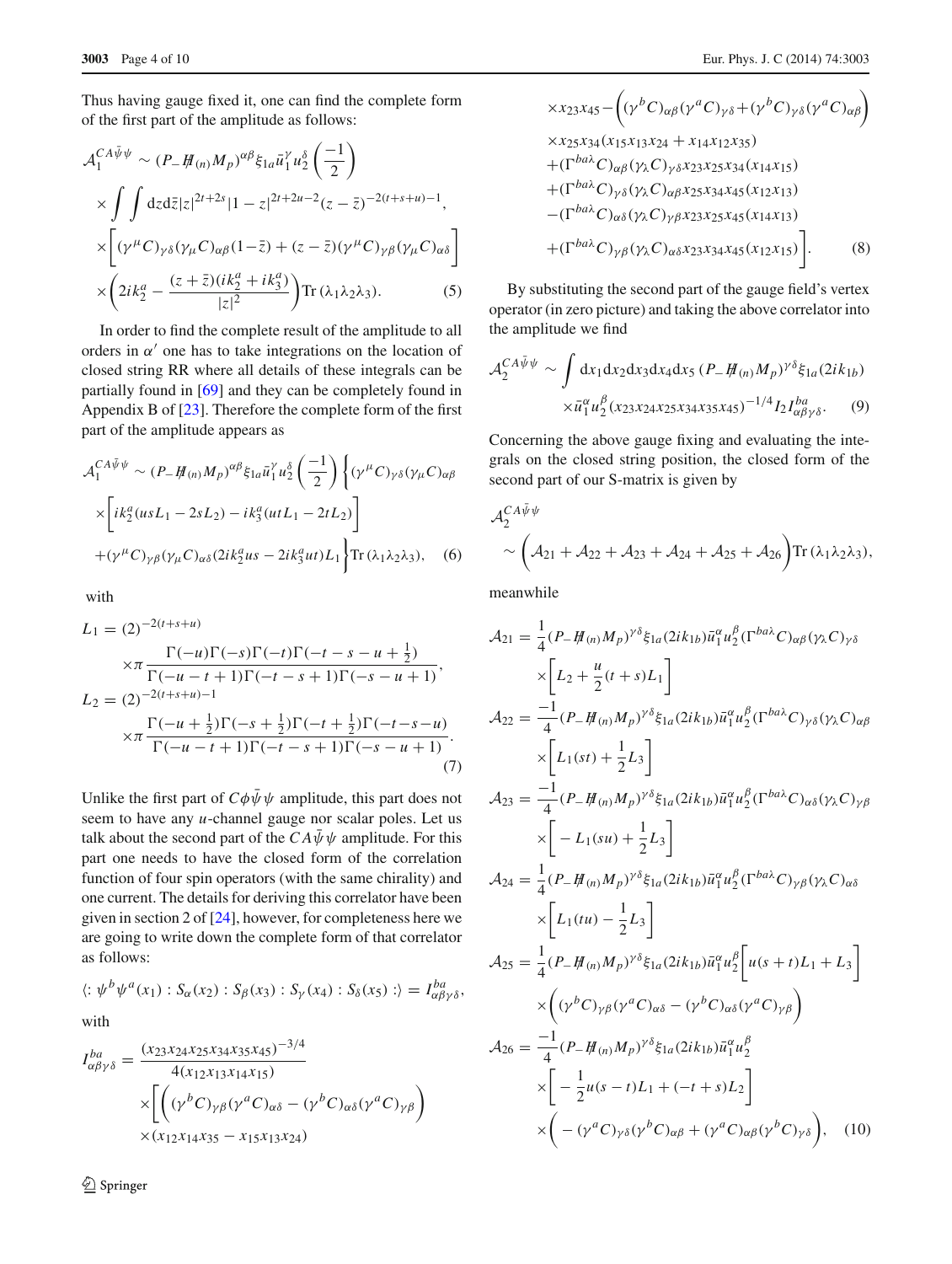with  $L_3$  as follows:

$$
L_3 = (2)^{-2(t+s+u)+1}\pi
$$
  
 
$$
\times \frac{\Gamma(-u+\frac{1}{2})\Gamma(-s+\frac{1}{2})\Gamma(-t+\frac{1}{2})\Gamma(-t-s-u+1)}{\Gamma(-u-t+1)\Gamma(-t-s+1)\Gamma(-s-u+1)}.
$$
 (11)

Note that *L*<sup>3</sup> does not include any singularities as the expansion is a low energy expansion and all the gamma functions appearing in  $L_3$  have no singularities. It is seen that the amplitude involves infinite *s*, *t*, *u*, and  $(t + s + u)$ -channel poles and once we are dealing with all massless strings, the expansion is just a low energy expansion in which by sending  $\alpha'$  to zero we should be able to get to the desired poles in field theory side  $(t + s + u = -p^a p_a)$ .

To be more clearly one of the ideas for deriving the exact form of the amplitude is to be able to discover all the infinite higher derivative corrections to the SYM couplings and also to fix the coefficients of these couplings by producing the Smatrix element. Notice that our amplitude is antisymmetric under interchanging the fermions. Now we try to produce all the infinite poles by exploring new SYM couplings as well as their all order  $\alpha'$  higher derivative corrections.

## **3 Infinite** *u***-channel singularities and their contact interactions for**  $p = n$  **case**

Unlike the  $\langle V_C V_{\phi} V_{\psi} V_{\psi} \rangle$ , the closed form of the  $\langle V_C V_A V_{\psi} V_{\psi} \rangle$  correlators just gives us infinite u-channel massless scalar poles. The  $stL_1$  expansion is

<span id="page-4-5"></span>
$$
stL_1 = -\pi^{3/2} \bigg[ \sum_{n=-1}^{\infty} b_n \bigg( \frac{1}{u} (t+s)^{n+1} \bigg) + \sum_{p,n,m=0}^{\infty} e_{p,n,m} u^p (st)^n (s+t)^m \bigg],
$$
 (12)

with

$$
b_{-1} = 1
$$
,  $b_0 = 0$ ,  $b_1 = \frac{1}{6}\pi^2$ ,  $b_2 = 2\zeta(3)$ ,  
 $e_{0,1,0} = 2\zeta(3)$ ,  $e_{1,0,0} = \frac{1}{6}\pi^2$ ,  $e_{0,0,1} = \frac{1}{3}\pi^2$ ;

the  $b_n$  coefficients do have a universal structure [\[21](#page-8-15)]. Let us consider the first term of  $A_{22}$  which has infinite *u*-channel poles. One may think  $\gamma^{\lambda}$  in  $\Gamma^{ba\lambda}$  can have both world volume  $(\lambda = a)$  and transverse components  $(\lambda = i)$  and accordingly there can be both u-channel gauge and scalar pole (sounds ambiguity), however, since the integrations for the Chern– Simons action should be taken on the world volume (the sum of the world volume direction should be  $p + 1$ ) and there is no coupling between one RR,  $(p-3)$  form field  $(C_{p-3})$  and one gauge field and two fermions (even though

$$
\frac{(2\pi\alpha')^2\mu_p}{2!(p-2)!}\int d^{p+1}\sigma \text{Tr}\left(C_{(p-3)}\wedge F\wedge F\right)
$$

is allowed), we conclude that  $\lambda$  cannot have a component in the world volume direction. Thus all u-channel scalar poles for the  $p = n$  case in string theory should be written as

$$
\frac{\mu_p}{(p)!} (\varepsilon^v)^{a_0 \cdots a_{p-2} b a} H_{a_0 \cdots a_{p-2}}^i 2\pi \xi_{1a} (2ik_{1b}) \bar{u}_1^{\alpha} (\gamma_i)_{\alpha\beta} u_2^{\beta}
$$
  
 
$$
\times \sum_{n=-1}^{\infty} b_n \left( \frac{1}{u} (t+s)^{n+1} \right) \text{Tr} (\lambda_1 \lambda_2 \lambda_3),
$$

where we have normalized the amplitude by a factor of  $\frac{\mu_p}{2\pi^{1/2}}$ . In the above the trace is replaced as

Tr 
$$
(P_- \#_{(n)} M_p \Gamma^{bai}) = \frac{32}{2(p)!} (\varepsilon^v)^{a_0 \cdots a_{p-2} ba} H_{a_0 \cdots a_{p-2}}^i.
$$
 (13)

The first u-channel pole (for  $n = -1$ ) can be produced by taking its Feynman rule on the field theory side as below:

<span id="page-4-3"></span>
$$
\mathcal{A} = V_{\alpha}^i(C_{p-1}, A_1, \phi) G_{\alpha\beta}^{ij}(\phi) V_{\beta}^j(\phi, \bar{\Psi}_1, \Psi_2).
$$
 (14)

Let us just mention that to deal with the field theory of RR and scalar fields, we need to work out either Wess–Zumino (WZ) terms [\[11](#page-8-8)] or a pull-back or Taylor expansion (for extensive discussions [\[23\]](#page-9-1) is suggested).

By applying a Taylor expansion,

<span id="page-4-4"></span>
$$
i\frac{\lambda^2\mu_p}{(p)!}\int d^{p+1}\sigma \text{Tr}\left(\partial_i C_{(p-1)}\wedge F\phi^i\right),\tag{15}
$$

one can obtain the vertex of  $V^a_\alpha(C_{p-1}, A_1, \phi)$  where  $\lambda =$  $2\pi\alpha'$  so that

<span id="page-4-0"></span>
$$
V_{\alpha}^{i}(C_{p-1}, A_1, \phi)
$$
  
=  $i \frac{\lambda^2 \mu_p}{(p)!} H_{a_0 \cdots a_{p-2}}^{i} k_{1a_{p-1}} \xi_{1a_p} (\varepsilon^v)^{a_0 \cdots a_p} \text{Tr} (\lambda_1 \lambda^{\alpha}),$  (16)

the scalar propagator has been derived by taking into account the kinetic term of scalar fields in the DBI action  $\left(-T_p \frac{(2\pi\alpha')^2}{2} \text{Tr}\left(D_a \phi^i D^a \phi_i\right)\right)$  as follows:

<span id="page-4-1"></span>
$$
G_{\alpha\beta}^{ij}(\phi) = \frac{-i\delta_{\alpha\beta}\delta^{ij}}{T_p(2\pi\alpha')^2k^2} = \frac{-i\delta_{\alpha\beta}\delta^{ij}}{T_p(2\pi\alpha')^2u}.
$$
 (17)

In particular  $V_{\beta}^{j}(\phi, \bar{\Psi}_1, \Psi_2)$  should be derived by considering the fixed kinetic term of fermion fields  $\left(-T_p(2\pi\alpha')\text{Tr}\left(-\bar{\Psi}\gamma^a D_a\Psi\right)\right)$  as well as extracting the covariant derivative of fermion field such that

<span id="page-4-2"></span>
$$
V_j^{\beta}(\bar{\Psi}_1, \Psi_2, \phi)
$$
  
=  $T_p(2\pi\alpha')\bar{u}_1^A \gamma_{AB}^j u_2^B (\text{Tr}(\lambda_2\lambda_3\lambda^\beta) - \text{Tr}(\lambda_3\lambda_2\lambda^\beta)).$  (18)

Having substituted  $(16)$ ,  $(17)$  and  $(18)$  in the field theory amplitude of  $(14)$ , we are able to precisely produce the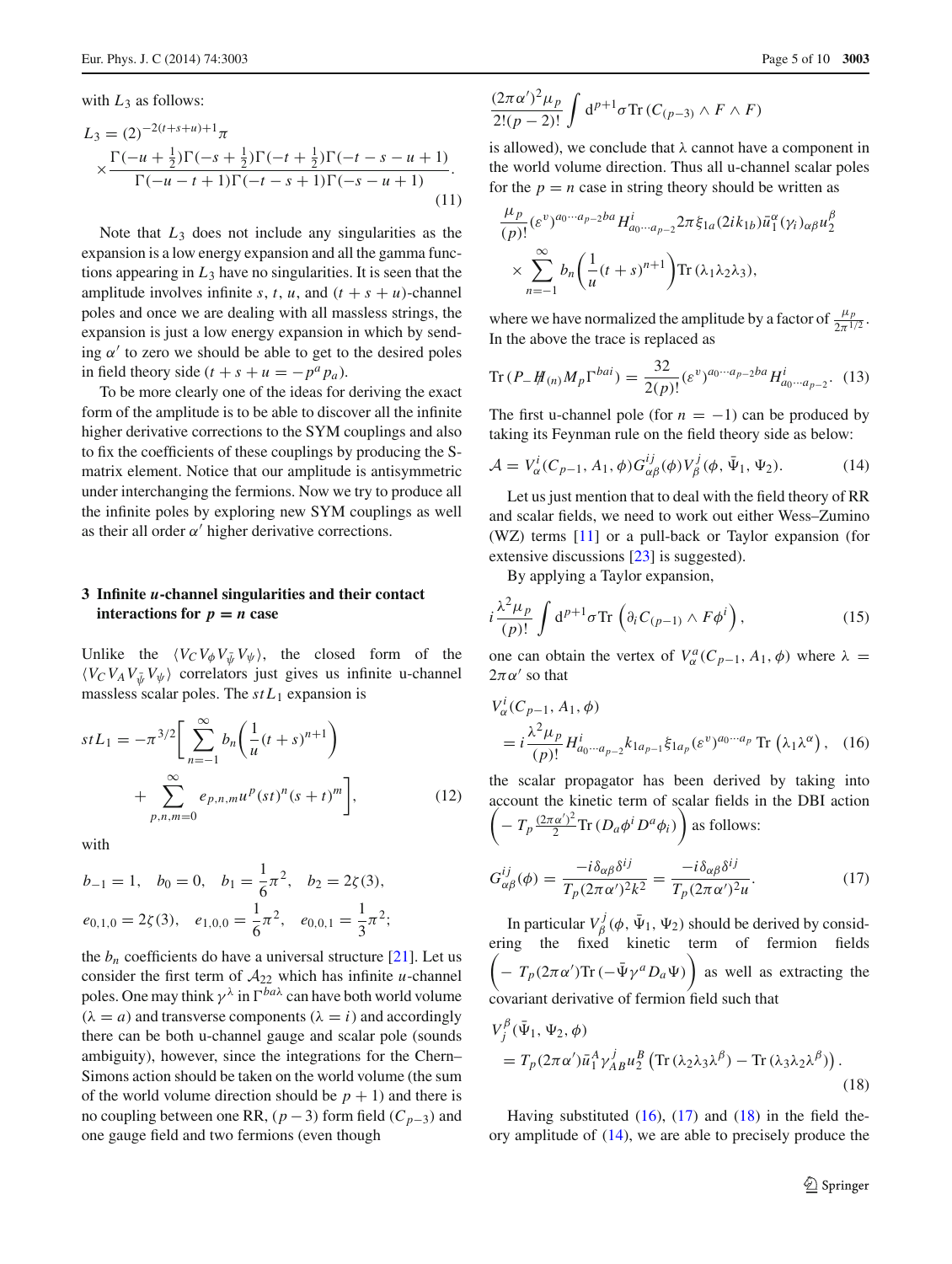first simple massless scalar u-channel pole, however, as is obvious from the  $stL_1$  expansion, our S-matrix does involve infinite u-channel poles. These infinite singularities can be found by postulating an infinite number of higher derivative corrections to the vertex of  $V^i_{\alpha}(C_{p-1}, A_1, \phi)$  (note that the scalar propagator and all kinetic terms will not receive any corrections [\[21,](#page-8-15)[23](#page-9-1)[,53](#page-9-17)] as they have already been fixed in the DBI action; see [\[24\]](#page-9-2)) as below:

<span id="page-5-0"></span>
$$
i\frac{\lambda^2\mu_p}{p!} \int d^{p+1}\sigma \sum_{n=-1}^{\infty} b_n(\alpha')^{n+1}
$$
  
×Tr  $\left(\partial_i C_{(p-1)} \wedge D^{a_0} \cdots D^{a_n} F D_{a_0} \cdots D_{a_n} \phi^i\right)$ . (19)

Notice that all commutator terms in the definitions of covariant derivatives in [\(19\)](#page-5-0) should be neglected. Now the infinite extension of the corrected vertex operator to all orders in  $\alpha'$  is given by

<span id="page-5-1"></span>
$$
V_{\alpha}^{i}(C_{p-1}, A_1, \phi) = i \frac{\lambda^2 \mu_p}{p!} H_{a_0 \cdots a_{p-2}}^{i} k_{1a_{p-1}} \xi_{1a_p} (\varepsilon^v)^{a_0 \cdots a_p}
$$

$$
\times \sum_{n=-1}^{\infty} b_n (\alpha' k_1 . k)^{n+1} \text{Tr} (\lambda_1 \lambda^{\alpha}), \qquad (20)
$$

where

$$
\alpha' k_1.k = t + s, \quad (k_1 + k_2 + k_3 + p)^a = 0, \np^a (\varepsilon^v)^{a_0 \cdots a_{p-1} a} = 0,
$$

and we have employed the following standard kinetic terms in superstring theory:

<span id="page-5-5"></span>
$$
-T_p (2\pi \alpha') \text{Tr} \left( \frac{(2\pi \alpha')}{2} D_a \phi^i D^a \phi_i - \frac{(2\pi \alpha')}{4} F_{ab} F^{ba} - \bar{\Psi} \gamma^a D_a \Psi \right). \tag{21}
$$

Momentum conservation in world volume direction as well as the constraint for RR are also used. Now [\(20\)](#page-5-1) is the so called all order  $\alpha'$  extension of [\(15\)](#page-4-4). By replacing [\(20\)](#page-5-1) into [\(14\)](#page-4-3), keeping the fixed scalar propagator and  $V^j_\beta(\phi, \bar{\Psi}_1, \Psi_2)$ , we can exactly derive all infinite u-channel scalar poles of  $CA\bar{\psi}\psi$ . Therefore the RR ( $p-1$ )-form field has just induced an infinite number of higher derivative corrections to an onshell gauge and one off-shell scalar field. This is a property of closed string RR which proposes all order extensions to all kinds of BPS  $[21, 24, 31, 53]$  $[21, 24, 31, 53]$  $[21, 24, 31, 53]$  and non-BPS open strings [\[23](#page-9-1)] where we have called it the universal property of all order higher derivative corrections. Let us end this section by constructing a new coupling and fixing its coefficient by comparing it with all contact interactions in the *stL*<sup>1</sup> expansion. First consider the following coupling:

<span id="page-5-2"></span>
$$
\frac{(2\pi\alpha')^2\mu_p}{(p)!} \int d^{p+1}\sigma \text{Tr}\left(C_{(p-1)}\wedge F\bar{\psi}\gamma^i D_i\psi\right). \tag{22}
$$

In order to be able to produce all contact interactions in the  $stL_1$  expansion (the second terms inside  $(12)$ ), one can gen-eralize [\(22\)](#page-5-2) to all orders in  $\alpha'$  as follows:

$$
\sum_{p,n,m=0}^{\infty} e_{p,n,m} (\alpha')^{2n+m-2} \left(\frac{\alpha'}{2}\right)^p \frac{(2\pi \alpha')^2 \mu_p}{\pi(p)!}
$$
  
 
$$
\times \int d^{p+1} \sigma \text{Tr} \left(C_{(p-1)} \wedge D^{a_1} \cdots D^{a_n} D^{a_{n+1}} \cdots D^{a_{2n}}\right)
$$
  
 
$$
\times D^{a_1} \cdots D^{a_m} F(D^a D_a)^p D_{a_1} \cdots D_{a_m}
$$
  
 
$$
\times (D_{a_1} \cdots D_{a_n} \bar{\psi} \gamma^i D_{a_{n+1}} \cdots D_{a_{2n}} D_i \psi)). \tag{23}
$$

3.1 An infinite number of scalar poles for  $p + 2 = n$  case

In this section, in order to match an infinite number of massless poles of the string theory amplitude of  $C_{p+1}A\bar{\Psi}\Psi$  with field theory poles, we need to obtain an infinite number of higher derivative corrections to two fermions (with the same chirality), one scalar, and one gauge field in type IIB.

More importantly we would like to show that the universal conjecture for all order  $\alpha'$  corrections [\[31](#page-9-6)] holds for the string amplitudes including fermionic strings as well.

The needed terms for these poles are related to the second and the fourth terms of  $A_1$ ; thus, by extracting the traces, we are able to write down singular terms in the string amplitude as

<span id="page-5-4"></span>
$$
\mathcal{A} = -\frac{2i\alpha'\pi^{-1/2}\mu_p}{(p+1)!} (\varepsilon^v)^{a_0 \cdots a_{p-1}} H^i_{a_0 \cdots a_{p-1}} \bar{u}_1^{\gamma} (\gamma^i)_{\gamma \delta} u_2^{\delta}
$$

$$
\times \left[ -2k_2 \dot{\xi}_1 s + 2k_3 \dot{\xi}_1 t \right] L_2 \text{Tr} \left( \lambda_1 \lambda_2 \lambda_3 \right). \tag{24}
$$

Notice that since in  $\langle V_C V_A V_{\bar{\psi}} V_{\psi} \rangle$  we do not have an external scalar field, we reveal that these two fermions (with the same chirality), one gauge, and one scalar couplings must be found just by comparing them with the string theory amplitude.

The  $L_2$  expansion is

<span id="page-5-3"></span>
$$
L_2 = -\frac{\pi^{5/2}}{2} \left( \sum_{n=0}^{\infty} c_n (s+t+u)^n + \frac{\sum_{n,m=0}^{\infty} c_{n,m} [s^n t^m + s^m t^n]}{(t+s+u)} + \sum_{p,n,m=0}^{\infty} f_{p,n,m} (s+t+u)^p [(s+t)^n (st)^m] \right), \quad (25)
$$

which clearly shows that it involves an infinite number of  $(t + s + u)$ -channel massless scalar poles. In [\[24](#page-9-2)] we have derived the vertex of one off-shell scalar and one *R R*−(*p*+1) form field as well as a scalar propagator as below:

$$
G_{\alpha\beta}^{ij}(\phi) = \frac{-i\delta_{\alpha\beta}\delta^{ij}}{T_p(2\pi\alpha')^2k^2} = \frac{-i\delta_{\alpha\beta}\delta^{ij}}{T_p(2\pi\alpha')^2(t+s+u)},
$$
  
\n
$$
V_{\alpha}^i(C_{p+1}, \phi) = i(2\pi\alpha')\mu_p \frac{1}{(p+1)!} (e^v)^{a_0 \cdots a_p} H_{a_0 \cdots a_p}^i \text{Tr}(\lambda_\alpha).
$$
\n(26)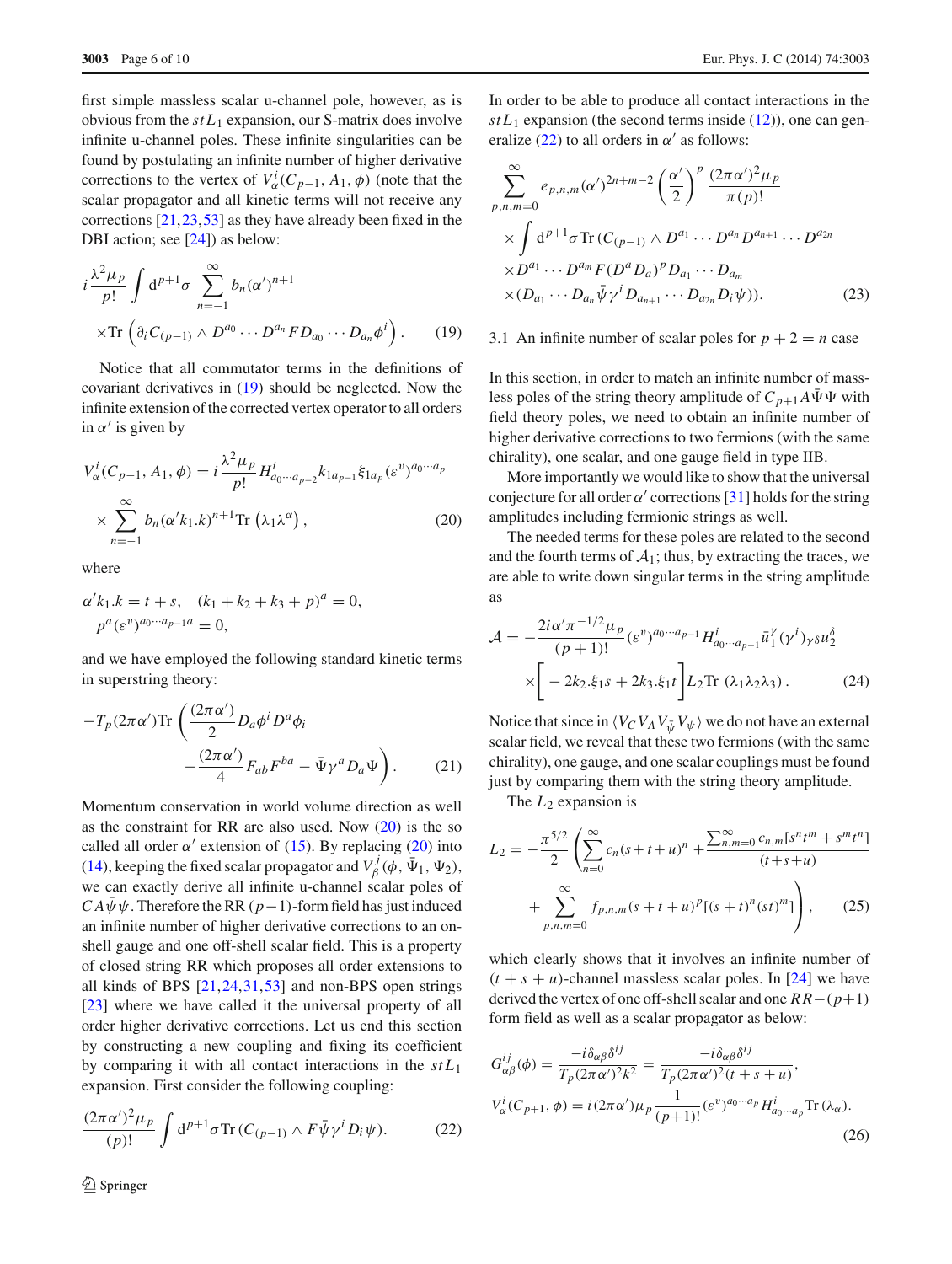The following rule should be considered to be able to produce an infinite number of scalar  $(t + s + u)$ -channel poles:

<span id="page-6-2"></span>
$$
\mathcal{A} = V_{\alpha}^{i}(C_{p+1}, \phi) G_{\alpha\beta}^{ij}(\phi) V_{\beta}^{j}(\phi, \bar{\Psi}, \Psi, A). \tag{27}
$$

Moreover, if we take the following couplings:

<span id="page-6-0"></span>
$$
\frac{T_p (2\pi \alpha')^3}{4} \bigg[ \bar{\Psi} \gamma^i D_b \Psi D^a \phi_i F_{ab} + \bar{\Psi} \gamma^i D_b \Psi F_{ab} D^a \phi_i \bigg], \quad (28)
$$

overlook the commutator terms inside all the covariant derivative terms, take into account Tr  $(\lambda_2 \lambda_3 \lambda_6 \lambda_1)$  ordering to the first coupling in [\(28\)](#page-6-0), and also apply Tr ( $\lambda_2\lambda_3\lambda_1\lambda_\beta$ ) ordering to the second coupling in  $(28)$  ( $\lambda_\beta$  holds for Abelian scalar field), then one can easily find the following vertex operator:

<span id="page-6-1"></span>
$$
V_{\beta}^{j}(\phi, \bar{\Psi}, \Psi, A) = -i \frac{T_{p}(2\pi\alpha')^{3}}{2} \bar{u}^{\gamma}(\gamma^{j})_{\gamma\delta} u^{\delta}
$$

$$
\times \left( -\frac{t}{2}k_{3} \dot{\xi}_{1} + \frac{s}{2}k_{2} \dot{\xi}_{1} \right) \text{Tr} \left( \lambda_{1} \lambda_{2} \lambda_{3} \lambda_{\beta} \right), \tag{29}
$$

where momentum conservation is also used.

By replacing  $(29)$  into  $(27)$ , keeping the second term of the expansion of  $L_2$  for  $n = m = 0$  (appearing in [\(25\)](#page-5-3)) inside [\(27\)](#page-6-2), and comparing it with the string amplitude, we are able to clarify that just the first simple  $(t + s + u)$ -channel scalar pole in [\(24\)](#page-5-4) can be precisely produced.

But our string amplitude has infinite  $(t + s + u)$ -channel scalar poles, so keeping fixed the simple propagator and  $V^i_{\alpha}(C_{p+1}, \phi)$  (there are no corrections to them), one immediately explores that all infinite massless scalar poles should be derived by making use of all order corrections to two onshell fermions, one on-shell gauge, and one off-shell scalar field of type IIB as follows:

<span id="page-6-3"></span>
$$
\mathcal{L}^{n,m} = \pi^3 \alpha'^{n+m+3} T_p \bigg( a_{n,m} \text{Tr} \bigg[ \mathcal{D}_{nm} \left( \bar{\Psi} \gamma^i D_b \Psi D^a \phi^i F_{ab} \right) \bigg) \n+ \mathcal{D}_{nm} \left( \bar{\Psi} \gamma^i D_b \Psi F_{ab} D^a \phi^i \right) + h.c. \bigg] \n+ ib_{n,m} \text{Tr} \bigg[ \mathcal{D}'_{nm} \left( \bar{\Psi} \gamma^i D_b \Psi D^a \phi^i F_{ab} \right) \n+ \mathcal{D}'_{nm} \left( \bar{\Psi} \gamma^i D_b \Psi F_{ab} D^a \phi^i \right) + h.c. \bigg] \bigg), \tag{30}
$$

where the following definitions for the higher derivative operators of  $\mathcal{D}_{nm}$ ,  $\mathcal{D}'_{nm}$  should be taken as well:

$$
\mathcal{D}_{nm}(EFGH) \equiv D_{b_1} \cdots D_{b_m} D_{a_1} \cdots D_{a_n} EFD^{a_1}
$$
  
\n
$$
\cdots D^{a_n} GD^{b_1} \cdots D^{b_m} H
$$
  
\n
$$
\mathcal{D}'_{nm}(EFGH) \equiv D_{b_1} \cdots D_{b_m} D_{a_1} \cdots D_{a_n} E D^{a_1}
$$
  
\n
$$
\cdots D^{a_n} FGD^{b_1} \cdots D^{b_m} H.
$$

First, let us deal with the terms carrying  $a_{n,m}$  coefficients. If we consider the first and the second term of  $(30)$  as well as their hermitian conjugate (with the suitable ordering, mentioned earlier on), we obtain

<span id="page-6-4"></span>
$$
V_{\beta}^{j}(\phi, \bar{\Psi}, \Psi, A) = -i \frac{T_p (2\pi \alpha')^3}{4} \bar{u}^{\gamma} (\gamma^{j})_{\gamma \delta} u^{\delta} (t^{m} s^{n} + t^{n} s^{m})
$$

$$
\times \text{Tr} (\lambda_1 \lambda_2 \lambda_3 \lambda_{\beta}) a_{n,m} \left( -\frac{t}{2} k_3 \dot{z}_1 + \frac{s}{2} k_2 \dot{z}_1 \right). \tag{31}
$$

Now if we would substitute  $(31)$  into  $(27)$  and would keep the second term of the expansion of  $L_2$  for general *n*, *m* inside [\(27\)](#page-6-2), we would be able to show that all infinite  $(t + s +$ *)-channel scalar poles of string amplitude*  $(24)$  *are exactly* produced in field theory as well.

If we use the same standard field theory techniques (with the above ordering) for the terms carrying the coefficients of  $b_{n,m}$  then we derive the following vertex to all orders of  $\alpha'$ :

$$
V_{\beta}^{j}(\phi, \bar{\Psi}, \Psi, A) = -i \frac{T_p (2\pi \alpha')^3}{4} \bar{u}^{\gamma} (\gamma^{j})_{\gamma \delta} u^{\delta} (t^{m} u^{n} + s^{m} u^{n})
$$
  
×Tr  $(\lambda_1 \lambda_2 \lambda_3 \lambda_{\beta}) b_{n,m} \left( -\frac{t}{2} k_3 \dot{z}_1 + \frac{s}{2} k_2 \dot{z}_1 \right).$  (32)

Now by applying the on-shell condition  $(t + s + u = 0)$  at each order of  $\alpha'$  to the above vertex, one can easily see that the common coefficient in both string and field theory amplitudes is precisely re-constructed. It means that all order  $\alpha'$  corrections for the terms including  $b_{n,m}$  coefficients are exact.

On the other hand, one can show that all order  $\alpha'$  corrections to two fermions and two scalar fields of type IIB are given by

$$
\mathcal{L}^{n,m} = \pi^3 \alpha^{m+m+3} T_p \left( a_{n,m} \text{Tr} \left[ D_{nm} \left( \bar{\Psi} \gamma^a D_b \Psi D^a \phi^i D^b \phi_i \right) \right. \right.\left. + D_{nm} \left( D^a \phi^i D^b \phi_i \bar{\Psi} \gamma^a D_b \Psi \right) + h.c. \right] \left. + ib_{n,m} \text{Tr} \left[ \mathcal{D}'_{nm} \left( \bar{\Psi} \gamma^a D_b \Psi D^a \phi^i D^b \phi_i \right) \right. \right.\left. + D'_{nm} \left( D^a \phi^i D^b \phi_i \bar{\Psi} \gamma^a D_b \Psi \right) + h.c. \right] \right). \tag{33}
$$

It is worth trying to point out some comments on two fermion–two gauge couplings which carry three momenta in world volume directions. Consider the following coupling:

<span id="page-6-6"></span>
$$
\bar{\Psi}\gamma^a D_a\Psi F_{bc}F^{bc}.\tag{34}
$$

If we take all possible orderings Tr( $\lambda_2\lambda_3\lambda_1\lambda_6$ ) and Tr( $\lambda_2\lambda_3$  $\lambda_{\beta}\lambda_1$ ) where  $\lambda_{\beta}$  is related to the Abelian gauge field, then we obtain the vertex of two on-shell fermion fields and one on-shell/one off-shell gauge field on the field theory side as

<span id="page-6-5"></span>
$$
v_b^{\beta}(\bar{\Psi}_2, \Psi_3, A_1, A) = \bar{u}\gamma^a u(-ik_{3a})
$$

$$
\times \left[ (t+s)\xi^b + 2k_1^b(-k_2.\xi_1 - k_3.\xi_1) \right] \text{Tr} (\lambda_1 \lambda_2 \lambda_3 \lambda_\beta).
$$
(35)

However, if we apply the on-shell equation for the fermion fields to [\(35\)](#page-6-5) then we understand that the above coupling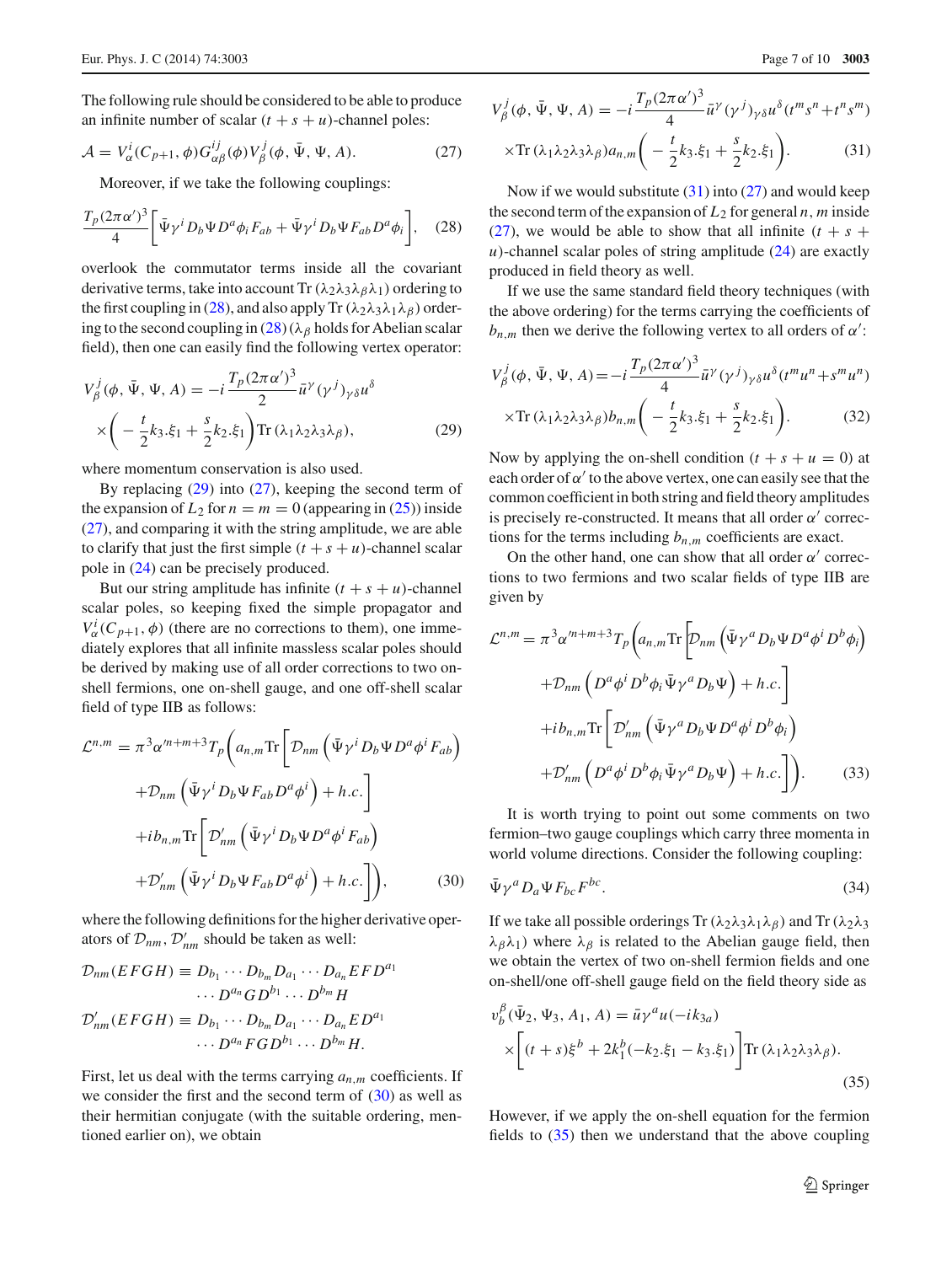[\(34\)](#page-6-6) does not have any contribution to the field theory amplitude. By the same analysis, one can explicitly show that  $\bar{\Psi} \gamma^a D_b \Psi F_{bc} F^{ac}$  produces some extra terms which do not appear in the string theory amplitude of  $CA\bar{\Psi}\Psi$  of type IIB. Therefore we conclude that there are no  $\alpha'$  corrections to two fermion–two gauge field couplings of type IIB. One may try to find out this S-matrix in type IIA to see whether or not there are  $\alpha'$  corrections to IIA theory [\[70](#page-9-30)[,71\]](#page-9-31).

### **4 An infinite number of** *t, s***-channel fermion poles**

If we consider the fact that the exchanged strings must have just a non-zero fermion number, then we believe neither gauge/scalar nor any other strings (except fermions) can be propagated. Therefore to be able to find all infinite *t*,*s*channel poles, fermions with the same chirality should be propagated. If we would simplify all the terms appearing in our S-matrix and make use of various identities then we could find that both all infinite *t*- and *s*-channel poles make sense just for the  $p = n$  case and at the end of the day they do come from *A*<sup>26</sup> as follows:

<span id="page-7-4"></span>
$$
\mathcal{A} = \frac{\alpha' \mu_p \pi \xi_{1a} (2ik_{1b})}{(p)!} \bar{u}_1^A (\gamma^b)_{AB} u_2^B \sum_{n=-1}^{\infty} b_n \frac{1}{t} (u+s)^{n+1} \times (\varepsilon^v)^{a_0 \cdots a_{p-1} a} H_{a_0 \cdots a_{p-1}} \text{Tr} (\lambda_1 \lambda_2 \lambda_3).
$$
 (36)

Note that in the above we have also all infinite *s*-channel poles, however, as we know, the amplitude is antisymmetric with respect to  $(s \leftrightarrow t)$ . Thus we just produce all t-channel poles.

The Feynman rule for producing all infinite fermionic tchannel poles is

<span id="page-7-3"></span>
$$
\mathcal{A} = V_{\alpha}(C_{p-1}, \Psi_3, \bar{\Psi}) G_{\alpha\beta}(\Psi) V_{\beta}(\Psi, \bar{\Psi}_2, A_1). \tag{37}
$$

To produce the fermionic propagator, one needs to make use of the last term of  $(21)$ . Note that in order to be able to read off  $V_\beta(\Psi, \bar{\Psi}_2, A_1)$ , one must extract the covariant derivative of fermion inside its kinetic term  $(D^a \psi = \partial^a \psi - i[A^a, \psi])$ and in particular take into account all the desired orderings of the fermions and the scalars, such that

<span id="page-7-1"></span>
$$
V_{\beta}(\Psi, \bar{\Psi}_2, A_1) = -i T_p (2\pi \alpha') \bar{u}_1^A \gamma_A^a \xi_{1a} (\text{Tr} (\lambda_1 \lambda_2 \lambda^\beta) - \text{Tr} (\lambda_2 \lambda_1 \lambda^\beta)) G_{\alpha\beta}(\psi) = \frac{-i \delta_{\alpha\beta}}{T_p (2\pi \alpha')k} = \frac{-i \delta_{\alpha\beta} \gamma^a (k_1 + k_2)_a}{T_p (2\pi \alpha')t}.
$$
(38)

Now if we take the following coupling of one on-shell RR (*p* − 1)-form field, an on-shell/an off-shell fermion, then  $V_\alpha$ ( $C_{p-1}$ ,  $\bar{\Psi}$ ,  $\Psi$ ) can be explored as

<span id="page-7-0"></span>
$$
i\frac{(2\pi\alpha')\mu_p}{(p)!}\text{Tr}\left(C_{a_0\cdots a_{p-2}}\bar{\Psi}\gamma^b\partial_b\Psi\right)(\varepsilon^v)^{a_0\cdots a_{p-2}},\tag{39}
$$

where one has to keep in mind the equations of motion for fermions  $(k_{2a}\overline{u} = k_{3a}u = 0)$  as well.

One can now apply some field theory methods to the above coupling [\(39\)](#page-7-0) to be able to discover the vertex of one RR (*p* − 1)-form field and an on-shell/an off-shell fermion as

<span id="page-7-2"></span>
$$
V_{\alpha}(C_{p-1}, \Psi_3, \Psi)
$$
  
=  $i \frac{(2\pi \alpha')\mu_p}{(p)!} (\varepsilon^v)^{a_0 \cdots a_{p-2}} H_{a_0 \cdots a_{p-2}}^b \gamma^b u_2 \text{Tr} (\lambda_3 \lambda^{\alpha}).$  (40)

If we substitute  $(38)$  and  $(40)$  to the Feynman rule in  $(37)$ then the field theory amplitude will give rise just to the first massless t-channel fermion pole of the string amplitude (for  $n = -1$  in [\(36\)](#page-7-4)).

However, as we can see the string amplitude has infinite *t*,*s*-channel fermion poles. To be able to obtain all *t*-channel fermion poles, we need to propose all the infinite extensions of the higher derivative corrections to [\(39\)](#page-7-0). Indeed the same idea held here as well, namely the kinetic term of the fermion fields is already fixed in the effective action so it will not receive any correction, likewise the simple fermion pole has no correction. Thus we need to work out an infinite number of higher derivative corrections to the vertex of  $V_\alpha$ ( $C_{p-1}$ ,  $\Psi_3$ ,  $\bar{\Psi}$ ) as

<span id="page-7-5"></span>
$$
i \frac{(2\pi\alpha')\mu_p}{(p)!} \sum_{n=-1}^{\infty} b_n(\alpha')^{n+1} \text{Tr}
$$
  
 
$$
\times \left( C_{a_0 \cdots a_{p-2}} D^{a_0} \cdots D^{a_n} \bar{\Psi} \gamma^b D_{a_0} \cdots D_{a_n} \partial_b \Psi \right)
$$
  
 
$$
\times (\varepsilon^v)^{a_0 \cdots a_{p-2}}.
$$
 (41)

By making use of [\(41\)](#page-7-5), we are able to define all infinite extensions of  $V_\alpha$  ( $C_{p-1}$ ,  $\Psi_3$ ,  $\Psi$ ) to all orders in  $\alpha'$  as follows:

<span id="page-7-6"></span>
$$
V_{\alpha}(C_{p-1}, \Psi_3, \bar{\Psi}) = i \frac{(2\pi \alpha')\mu_p}{(p)!} (\varepsilon^v)^{a_0 \cdots a_{p-2}} H_{a_0 \cdots a_{p-2}}^b \gamma^b u_2
$$
  
×Tr  $(\lambda_3 \lambda^{\alpha}) \sum_{n=-1}^{\infty} b_n (\alpha' k_3 \cdot k)^{n+1}.$  (42)

Two remarks are in order. Basically one has to overlook all the connections inside the definitions of the covariant derivatives and the equations of motion should have been applied to the field theory amplitude to be able to obtain the infinite *t*-channel fermion poles of the string amplitude.

If we substitute  $(42)$  into  $(37)$  then we observe that all the infinite fermion poles, either *t*- or *s*-channel, of [\(36\)](#page-7-4) are precisely reproduced.

Hence we have seen that not only the RR(*p*−1)-form field proposed all infinite  $\alpha'$  corrections to two fermions but also it imposed all order  $\alpha'$  corrections to one on-shell gauge and an off-shell scalar field in the world volume of BPS branes in type IIB.

Therefore we conclude that this phenomenon seems to be universal and indeed is useful to determine all the massless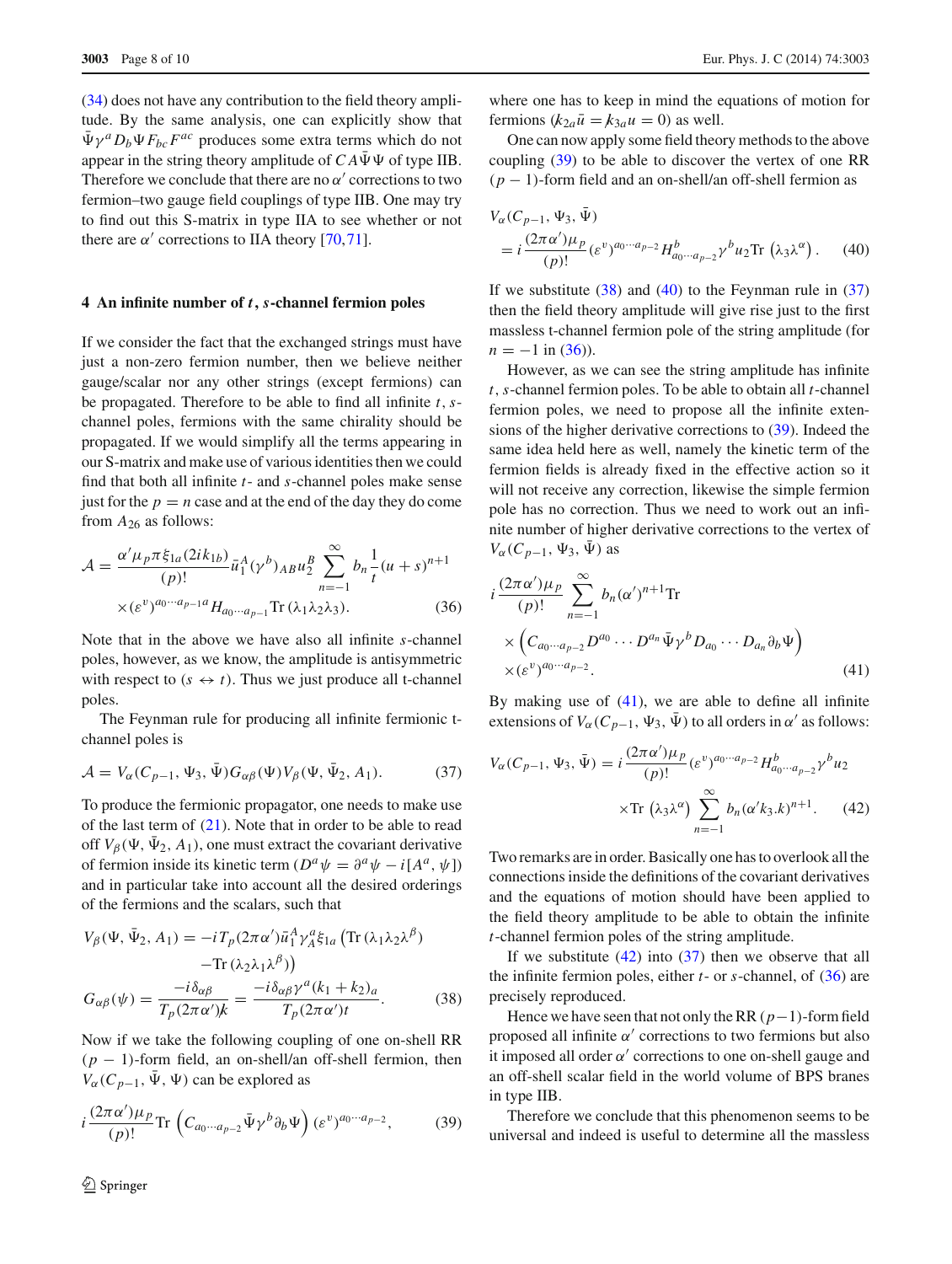poles of the higher point functions in type IIB superstring theory.

Finally it would be nice to observe whether there are  $\alpha'$  higher derivative corrections to four fermions or to two fermion–two gauge field couplings of type IIA [\[70](#page-9-30)]; more significantly, to see whether or not this universal conjecture on all order  $\alpha'$  corrections of type IIB holds for type IIA.

#### **5 Conclusions**

In this paper we have carried out the conformal field theory calculations and obtained the entire  $\langle V_C V_{\bar{\psi}} V_{\psi} V_A \rangle$  amplitude in IIB superstring theory. Unlike the  $\langle V_C V_{\bar{\psi}} V_{\psi} V_{\phi} \rangle$  correlator, here we just found an infinite number of scalar poles for the  $p = n$  case. All infinite *t*, *s*-channel fermion poles are also discovered.

We have seen that  $V_i^{\alpha}(C_{p+1}, \phi)$  and simple poles do not receive any corrections. Thus infinite  $(t + s + u)$ -channel massless scalar poles help us in exploring all order  $\alpha'$  corrections to one off-shell scalar, one on-shell gauge field, and two on-shell fermion fields of type IIB. In particular the computations of this paper showed that there are no  $\alpha'$  corrections to two fermion–two gauge field couplings of type IIB superstring theory.

As we have clarified, inside the RR vertex operator winding modes are not included in a non-compact space. Hence we come to the fact that one should not apply T-duality to the previous results. For instance in the  $\langle V_C V_{\bar{\psi}} V_{\psi} V_{\phi} \rangle$  amplitude in type IIB, we derived all infinite corrections to two fermion–two scalar couplings while in this paper using direct computations we have shown that there are no corrections to two gauge–two fermion fields and more importantly there is not even one single u-channel gauge pole either. Therefore one must apply direct calculations and should follow some prescriptions to the S-matrices in superstring theory.

Our computations are done in such a way that all the propagators have been found by the conformal field theory formalism and we used the doubling trick, however, RR has two sectors with  $(\alpha_n, \tilde{\alpha}_n)$  oscillators. It is not clear to us how to deal with  $\tilde{\alpha}_n$ . Just for completeness, we refer to [\[72\]](#page-9-32) for further information. Basically one has to use an analytic continuation, which means that the closed string must be regarded just as a composite state of the open strings.

Therefore background fields in the DBI effective action must be some functions of SYM fields. One has to consider all background fields as composite states and eventually all background fields should include Taylor expansions as has been discussed in [\[11\]](#page-8-8).

**Acknowledgments** I would like to thank J. Polchinski, I. Klebanov, H. Verlinde, E. Witten, N. Arkani-Hamed, J. Maldacena, S. Giddings, W. Siegel, Z. Bern, M. Douglas, J. Schwarz, P. Horava, O. Ganor, J. J. Heckman and C. Vafa for very useful discussions. The last stages of this work are done during my visit to Institute for advanced study in Princeton-NJ, University of California at Berkeley, CA, University of California Santa Barbara, Kavli Institute (KITP), Harvard University, California Institute of Technology, 452-48, Pasadena, CA 91125, USA, at Simons Center for Geometry and Physics, Stony Brook University, Stony Brook, NY 11794, USA and at CERN. I also thank R. C. Myers, W. Lerche, I. Antoniadis, N. Lambert, K. S. Narain, F. Quevedo and L. Alvarez-Gaume for valuable comments. The author thanks CERN for the hospitality.

**Open Access** This article is distributed under the terms of the Creative Commons Attribution License which permits any use, distribution, and reproduction in any medium, provided the original author(s) and the source are credited.

Funded by SCOAP<sup>3</sup> / License Version CC BY 4.0.

#### <span id="page-8-14"></span>**References**

- <span id="page-8-0"></span>1. J. Polchinski, Dirichlet-branes and Ramond–Ramond charges. Phys. Rev. Lett. **75**, 4724 (1995). [arXiv:hep-th/9510017](http://arxiv.org/abs/hep-th/9510017)
- 2. E. Witten, Bound states of strings and p-branes. Nucl. Phys. B **460**, 335 (1996). [arXiv:hep-th/9510135](http://arxiv.org/abs/hep-th/9510135)
- 3. J. Polchinski, Lectures on D-branes. [arXiv:hep-th/9611050](http://arxiv.org/abs/hep-th/9611050)
- <span id="page-8-1"></span>4. C.P. Bachas, Lectures on D-branes. [arXiv:hep-th/9806199](http://arxiv.org/abs/hep-th/9806199)
- <span id="page-8-2"></span>5. M. Ademollo, A. D'Adda, R. D'Auria, E. Napolitano, P. Di Vecchia, F. Gliozzi, S. Sciuto, Unified dual model for interacting open and closed strings. Nucl. Phys. B **77**, 189 (1974)
- <span id="page-8-3"></span>6. J. Polchinski, String duality: a colloquium. Rev. Mod. Phys. **68**, 1245 (1996). [hep-th/9607050](http://arxiv.org/abs/hep-th/9607050)
- <span id="page-8-4"></span>7. E. Hatefi, A.J. Nurmagambetov, I.Y. Park, *N*<sup>3</sup> entropy of *M*5 branes from dielectric effect. Nucl. Phys. B **866**, 58 (2013). [arXiv:1204.2711](http://arxiv.org/abs/1204.2711) [hep-th]
- <span id="page-8-5"></span>8. E. Hatefi, A.J. Nurmagambetov, I.Y. Park, ADM reduction of IIB on *<sup>H</sup>p*,*<sup>q</sup>* to dS braneworld. JHEP **<sup>1304</sup>**, 170 (2013). [arXiv:1210.3825](http://arxiv.org/abs/1210.3825) [hep-th]
- <span id="page-8-6"></span>9. J. Polchinski, Combinatorics of boundaries in string theory. Phys. Rev. D **50**, 6041 (1994). [arXiv:hep-th/9407031](http://arxiv.org/abs/hep-th/9407031)
- <span id="page-8-7"></span>10. J. Polchinski, S. Chaudhuri, C.V. Johnson, Notes on D-branes. [arXiv:hep-th/9602052](http://arxiv.org/abs/hep-th/9602052)
- <span id="page-8-8"></span>11. R.C. Myers, Dielectric-branes. JHEP **9912**, 022 (1999). [arXiv:hep-th/9910053](http://arxiv.org/abs/hep-th/9910053)
- <span id="page-8-9"></span>12. P.S. Howe, U. Lindstrom, L. Wulff, On the covariance of the Dirac–Born–Infeld–Myers action. JHEP **0702**, 070 (2007). [hep-th/0607156](http://arxiv.org/abs/hep-th/0607156)
- <span id="page-8-10"></span>13. R.G. Leigh, Dirac–Born–Infeld action from Dirichlet sigma model. Mod. Phys. Lett. A **4**, 2767 (1989)
- <span id="page-8-11"></span>14. M. Cederwall, A. von Gussich, B.E.W. Nilsson, A. Westerberg, The Dirichlet super three-brane in ten-dimensional type IIB supergravity. Nucl. Phys. B **490**, 163 (1997). [hep-th/9610148](http://arxiv.org/abs/hep-th/9610148)
- 15. M. Aganagic, C. Popescu, J.H. Schwarz, D-brane actions with local kappa symmetry. Phys. Lett. B **393**, 311 (1997). [hep-th/9610249](http://arxiv.org/abs/hep-th/9610249)
- 16. M. Aganagic, C. Popescu, J.H. Schwarz, Gauge invariant and gauge fixed D-brane actions. Nucl. Phys. B **495**, 99 (1997). [hep-th/9612080](http://arxiv.org/abs/hep-th/9612080)
- 17. M. Cederwall, A. von Gussich, B.E.W. Nilsson, P. Sundell, A.Westerberg, Nucl. Phys. B **490**, 179 (1997). [hep-th/9611159](http://arxiv.org/abs/hep-th/9611159)
- <span id="page-8-12"></span>18. E. Bergshoeff, P.K. Townsend, Nucl. Phys. B **490**, 145 (1997). [hep-th/9611173](http://arxiv.org/abs/hep-th/9611173)
- <span id="page-8-13"></span>19. A.A. Tseytlin, in The Many Faces of the Superworld, ed. by M.A. Shifman. Born–Infeld action, supersymmetry and string theory, pp. 417–452. [hep-th/9908105](http://arxiv.org/abs/hep-th/9908105)
- 20. A.A. Tseytlin, On nonAbelian generalization of Born–Infeld action in string theory. Nucl. Phys. B **501**, 41 (1997). [hep-th/9701125](http://arxiv.org/abs/hep-th/9701125)
- <span id="page-8-15"></span>21. E. Hatefi, On effective actions of BPS branes and their higher derivative corrections. JHEP **1005**, 080 (2010). [arXiv:1003.0314](http://arxiv.org/abs/1003.0314) [hep-th]